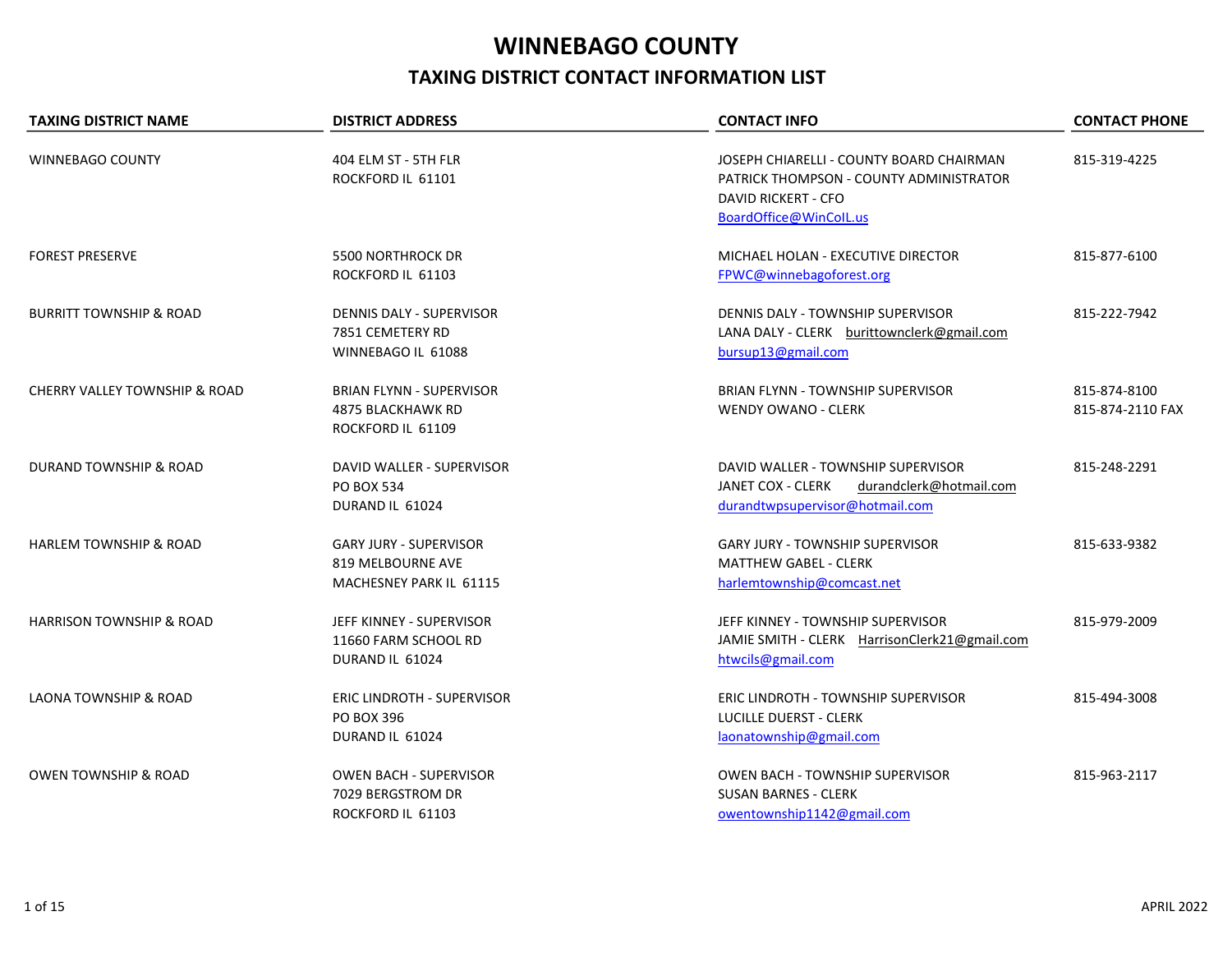| <b>TAXING DISTRICT NAME</b>          | <b>DISTRICT ADDRESS</b>                                                                                        | <b>CONTACT INFO</b>                                                                                                                            | <b>CONTACT PHONE</b>             |
|--------------------------------------|----------------------------------------------------------------------------------------------------------------|------------------------------------------------------------------------------------------------------------------------------------------------|----------------------------------|
| PECATONICA TOWNSHIP & ROAD           | ELIZABETH CLARK - SUPERVISOR<br><b>TOWN HALL</b><br>410 REED ST - PO BOX 695<br>PECATONICA IL 61063            | ELIZABETH CLARK - TOWNSHIP SUPERVISOR<br><b>JOANNE CHAMBERS - CLERK</b><br>pectwnsp@frontier.com                                               | 815-239-1555                     |
| ROCKFORD TOWNSHIP & ROAD             | JASPER ST ANGEL - SUPERVISOR<br>315 N CHURCH ST<br>ROCKFORD IL 61101                                           | JASPER ST ANGEL - TOWNSHIP SUPERVISOR<br><b>CARL WASCO - CLERK</b><br>jasperstangel@rockfordtownshipil.gov                                     | 815-962-8855<br>815-962-8963 FAX |
| <b>ROCKTON TOWNSHIP &amp; ROAD</b>   | PAUL WILLIAMS - SUPERVISOR<br><b>TOWN HALL</b><br>1315 N BLACKHAWK BLVD<br>ROCKTON IL 61072                    | PAUL WILLIAMS - TOWNSHIP SUPERVISOR<br><b>JUDITH GURNEY - CLERK</b><br>rocktontownship@gmail.com                                               | 815-624-7788                     |
| ROSCOE TOWNSHIP & ROAD               | <b>BOB NOWICKI - SUPERVISOR</b><br><b>TOWN HALL</b><br>5972 ELEVATOR RD<br>ROSCOE IL 61073                     | <b>BOB NOWICKI - TOWNSHIP SUPERVISOR</b><br><b>GARY BLASCOE - CLERK</b><br>mainoffice@roscoetownship.org                                       | 815-623-7323                     |
| SEWARD TOWNSHIP & ROAD               | <b>GARELT STAHL - SUPERVISOR</b><br><b>TOWN HALL</b><br>16272 GRANT ST<br>SEWARD IL 61077                      | <b>GARELT STAHL - TOWNSHIP SUPERVISOR</b><br><b>JAMES MONGE - CLERK</b>                                                                        | 815-247-8830                     |
| SHIRLAND TOWNSHIP & ROAD             | <b>ERIC STROMBERG - SUPERVISOR</b><br><b>TOWN HALL</b><br>8093 NORTH ST<br>SHIRLAND IL 61079                   | <b>ERIC STROMBERG - TOWNSHIP SUPERVISOR</b><br><b>SARAH STROMBERG - CLERK</b><br>supervisor@shirlandtownship.com<br>clerk@shirlandtownship.com | 608-713-1993                     |
| <b>WINNEBAGO TOWNSHIP &amp; ROAD</b> | <b>GREGORY HODGES - SUPERVISOR</b><br><b>TOWN HALL</b><br>14085 MONTAGUE RD - PO BOX 575<br>WINNEBAGO IL 61088 | <b>GREGORY HODGES - TOWNSHIP SUPERVISOR</b><br><b>CLERK - SUE JANSEN</b><br>winntwp@gmail.com                                                  | 815-335-7529                     |
| <b>CHERRY VALLEY VILLAGE</b>         | KATHY TRIMBLE - CLERK<br>CHERRY VALLEY VILLAGE HALL<br>806 E STATE ST<br>CHERRY VALLEY IL 61016                | KATHY TRIMBLE - VILLAGE CLERK<br>JAMES CLAEYSSEN - VILLAGE PRESIDENT<br>Ktrimble@cherryvalley.org                                              | 815-332-3441                     |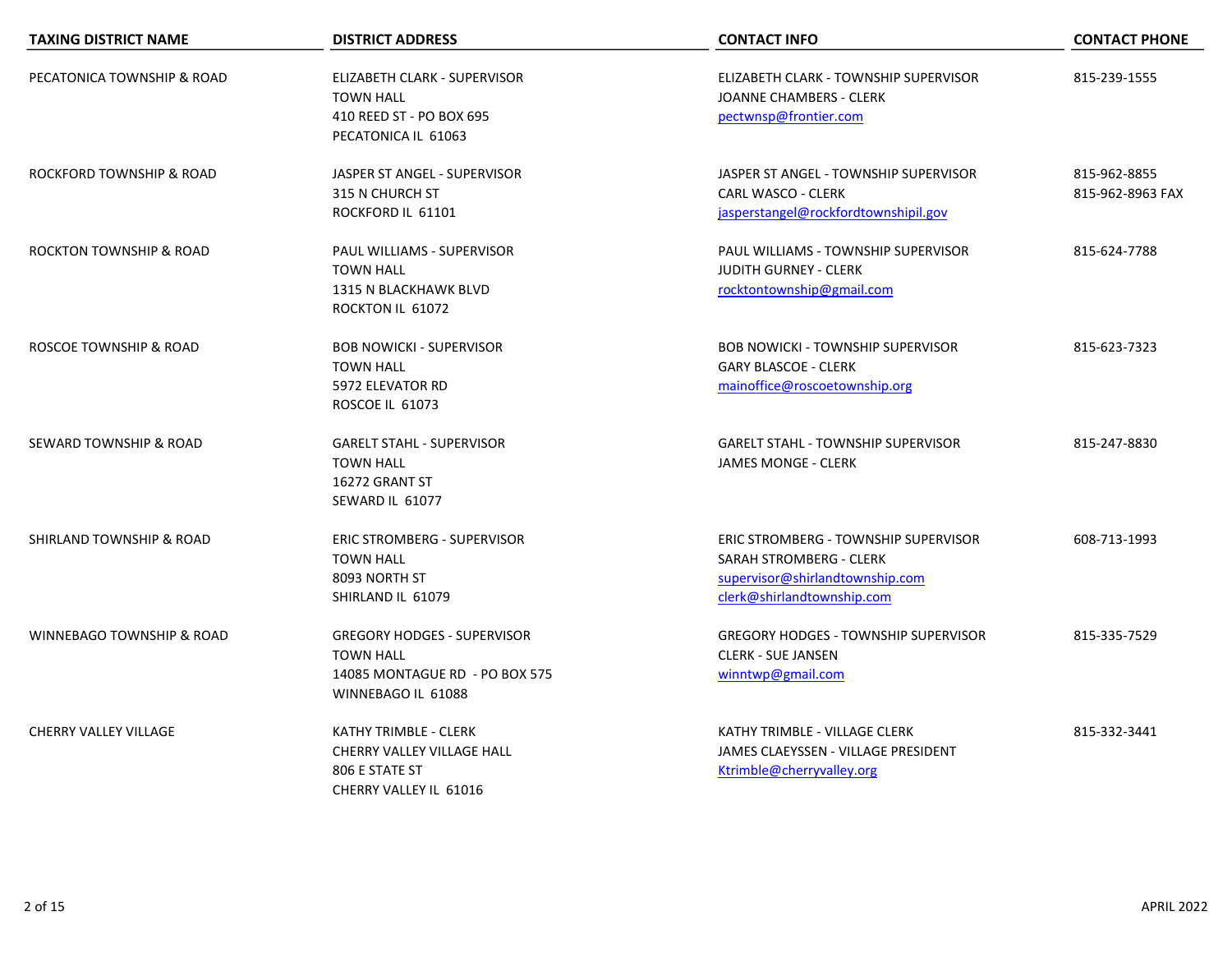| <b>TAXING DISTRICT NAME</b> | <b>DISTRICT ADDRESS</b>                                                                                       | <b>CONTACT INFO</b>                                                                                                                                                                      | <b>CONTACT PHONE</b>         |
|-----------------------------|---------------------------------------------------------------------------------------------------------------|------------------------------------------------------------------------------------------------------------------------------------------------------------------------------------------|------------------------------|
| <b>DURAND VILLAGE</b>       | <b>MARY SPHATT - CLERK</b><br><b>DURAND VILLAGE HALL</b><br>308 W MAIN ST - PO BOX 166<br>DURAND IL 61024     | <b>MARY SPHATT - VILLAGE CLERK</b><br>ROBERT CORWIN - VILLAGE PRESIDENT<br><b>ATTORNEY DARRON BURKE</b><br>clerk@villageofdurand.com                                                     | 815-248-2606                 |
| <b>LOVES PARK CITY</b>      | <b>ROBERT J BURDEN - CLERK</b><br>100 HEART BLVD<br>LOVES PARK IL 61111                                       | ROBERT J. BURDEN - CITY CLERK<br><b>GREG JURY - MAYOR</b>                                                                                                                                | 815-654-5034                 |
| MACHESNEY PARK VILLAGE      | ROBBIN SNODGRASS - CLERK<br>MACHESNEY PARK VILLAGE HALL<br><b>300 ROOSEVELT RD</b><br>MACHESNEY PARK IL 61115 | ROBBIN SNODGRASS - VILLAGE CLERK<br>STEVE JOHNSON - PRESIDENT/MAYOR<br>clerk@machesneypark.org                                                                                           | 815-877-5432                 |
| NEW MILFORD VILLAGE         | <b>SHARON BAUMGARTNER - CLERK</b><br>NEW MILFORD VILLAGE HALL<br>6771 11TH ST<br>ROCKFORD IL 61109            | SHARON BAUMGARTNER - VILLAGE CLERK<br>TIMOTHY OWENS - VILLAGE PRESIDENT<br><b>ATTORNEY JAMES STEVENS</b>                                                                                 | 815-874-7271                 |
| PECATONICA VILLAGE          | <b>GWENN SHIRLEY - CLERK</b><br><b>VILLAGE HALL</b><br>405 MAIN ST - PO BOX 730<br>PECATONICA IL 61063-0730   | <b>GWENN SHIRLEY - VILLAGE CLERK</b><br>WILLIAM SMULL JR - VILLAGE PRESIDENT<br>ATTORNEY DOUGLAS R. HENRY<br>villageclerk@villageofpecatonica.com<br>information@villageofpecatonica.com | 815-239-2310<br>815-962-6611 |
| <b>ROCKFORD CITY</b>        | <b>CITY OF ROCKFORD</b><br><b>CITY HALL</b><br>425 E STATE ST<br>ROCKFORD IL 61104                            | CARRIE HAGERTY - DIRECTOR OF FINANCE<br>NICHOLAS MEYER - LEGAL DIRECTOR<br>THOMAS MCNAMARA - MAYOR                                                                                       | 779-348-7300                 |
| <b>ROCKTON VILLAGE</b>      | CHRISTINA STEWART - CLERK<br>ROCKTON VILLAGE HALL<br>110 E MAIN ST<br>ROCKTON IL 61072                        | CHRISTINA STEWART - VILLAGE CLERK<br>DALE ADAMS - VILLAGE PRESIDENT<br>JAYE QUIMBY - INTERIM TREASURER                                                                                   | 815-624-7600                 |
| ROSCOE VILLAGE              | ROSCOE VILLAGE HALL<br>10631 MAIN ST<br>ROSCOE IL 61073                                                       | STEPHANIE JOHNSTON - VILLAGE CLERK<br>MARK SZULA - PRESIDENT<br>MARK OLSON - TREASURER<br>clerk@villageofroscoe.com                                                                      | 815-623-2829                 |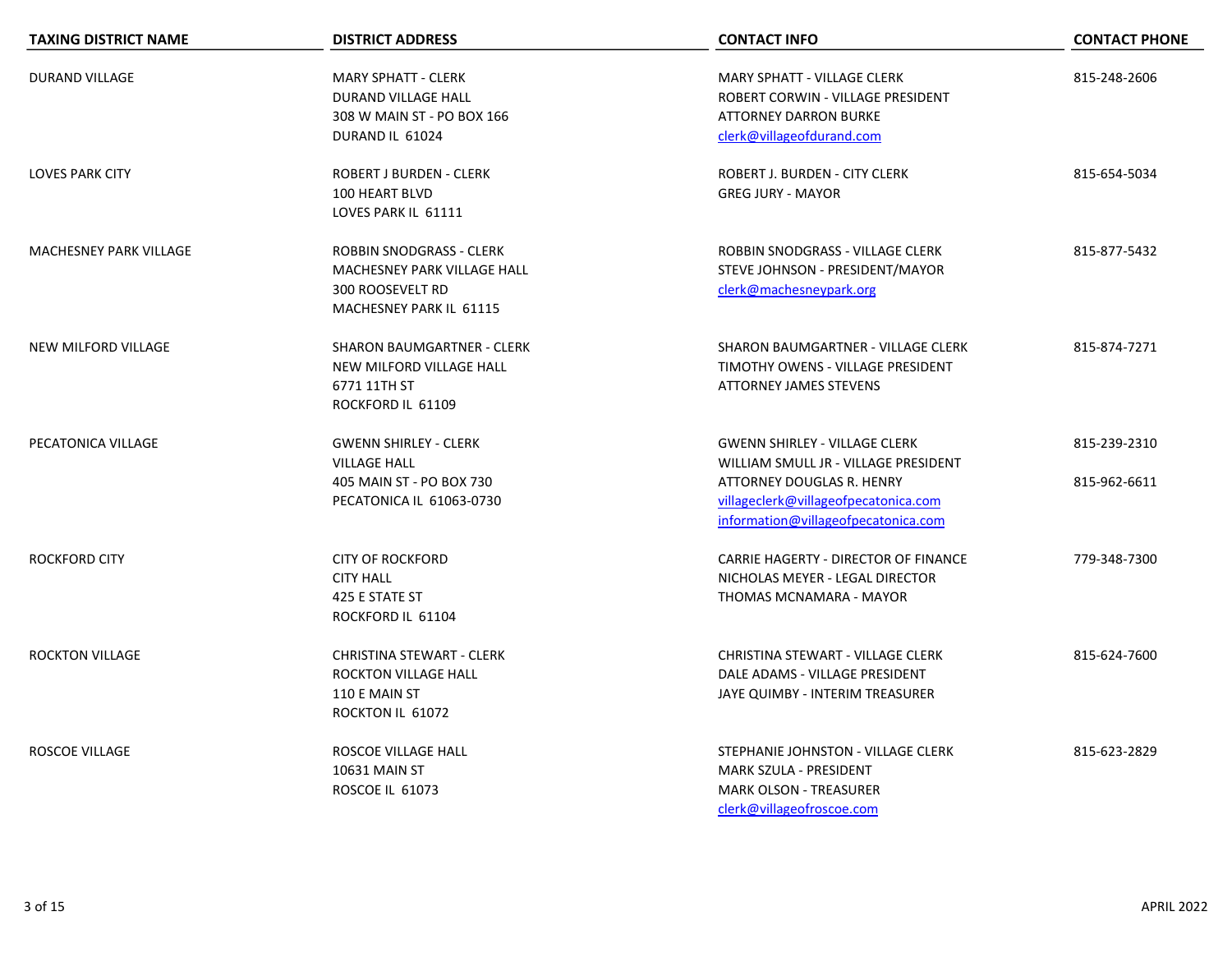| <b>TAXING DISTRICT NAME</b> | <b>DISTRICT ADDRESS</b>                                                                                          | <b>CONTACT INFO</b>                                                                                                  | <b>CONTACT PHONE</b>         |
|-----------------------------|------------------------------------------------------------------------------------------------------------------|----------------------------------------------------------------------------------------------------------------------|------------------------------|
| <b>SOUTH BELOIT CITY</b>    | <b>TRACY PATRICK - CITY CLERK</b><br>SOUTH BELOIT CITY HALL<br>519 BLACKHAWK BLVD STE 2<br>SOUTH BELOIT IL 61080 | <b>TRACY PATRICK - CITY CLERK</b><br><b>THEODORE REHL - MAYOR</b><br>DON ELLIOTT - FINANCE DIRECTOR                  | 815-389-3023                 |
| <b>WINNEBAGO VILLAGE</b>    | SALLY JO HUGGINS - CLERK<br>WINNEBAGO VILLAGE HALL<br>108 W MAIN ST<br>WINNEBAGO IL 61088                        | SALLY JO HUGGINS - VILLAGE CLERK<br>FRANKLIN EUBANK - VILLAGE PRESIDENT<br>ATTORNEY MARY J. GAZIANO                  | 815-335-2020                 |
| <b>BLACKHAWK FIRE</b>       | C/O ATTORNEY JAMES STEVENS<br><b>BSLBV LLC</b><br>6833 STALTER DR #100<br>ROCKFORD IL 61108                      | <b>ATTORNEY JAMES STEVENS</b><br>JONATHAN TRAIL - FIRE CHIEF<br>info@blackhawkfire.org                               | 815-962-6611<br>815-962-1584 |
| <b>CHERRY VALLEY FIRE</b>   | ADMINISTRATION BUILDING<br>202 E STATE ST<br>CHERRY VALLEY IL 61016                                              | JOE CORL - FIRE CHIEF<br><b>DOUG HAYES - DEPUTY CHIEF</b><br><b>GARY MAITLAND - PRESIDENT</b>                        | 815-332-5382                 |
| FIRE 1                      | 115 W HOWARD ST - BOX 185<br>DURAND IL 61024                                                                     | MICHAEL MULVAIN - TRUSTEE<br>ATTORNEY JAMES C. THOMPSON                                                              | 815-248-2696                 |
| <b>GERMAN VALLEY FIRE</b>   | JEFF ROSS - TREASURER<br>600 CHURCH ST - PO BOX 46<br><b>GERMAN VALLEY IL 61039</b>                              | <b>JEFF ROSS - TREASURER</b><br><b>ATTORNEY FRANK COOK</b>                                                           | 815-362-6151                 |
| HARLEM-ROSCOE FIRE          | <b>PO BOX 450</b><br>ROSCOE IL 61073                                                                             | BARTON MUNGER - TRUSTEE/PRESIDENT<br>DONALD SHOEVLIN - FIRE CHIEF<br>ATTORNEY NATHAN J. NOBLE<br>hrfdinfo@gmail.com  | 815-623-7867                 |
| <b>NEW MILFORD FIRE</b>     | C/O ATTORNEY JAMES STEVENS<br><b>BSLBV LLC</b><br>6833 STALTER DR #100<br>ROCKFORD IL 61108                      | <b>ATTORNEY JAMES STEVENS</b><br>ALAN CARLSON - FIRE CHIEF                                                           | 815-962-6611<br>815-874-4880 |
| <b>NORTH PARK FIRE</b>      | C/O NATHAN J NOBLE P.C.<br>ATTY AT LAW - 504 N STATE ST<br>BELVIDERE IL 61008                                    | <b>ATTORNEY NATHAN NOBLE</b><br>JOEL HALLSTROM - FIRE CHIEF<br>RON LUNDSTROM - TRUSTEE / TREASURER<br>npfd@npfpd.org | 815-547-7700<br>815-636-3051 |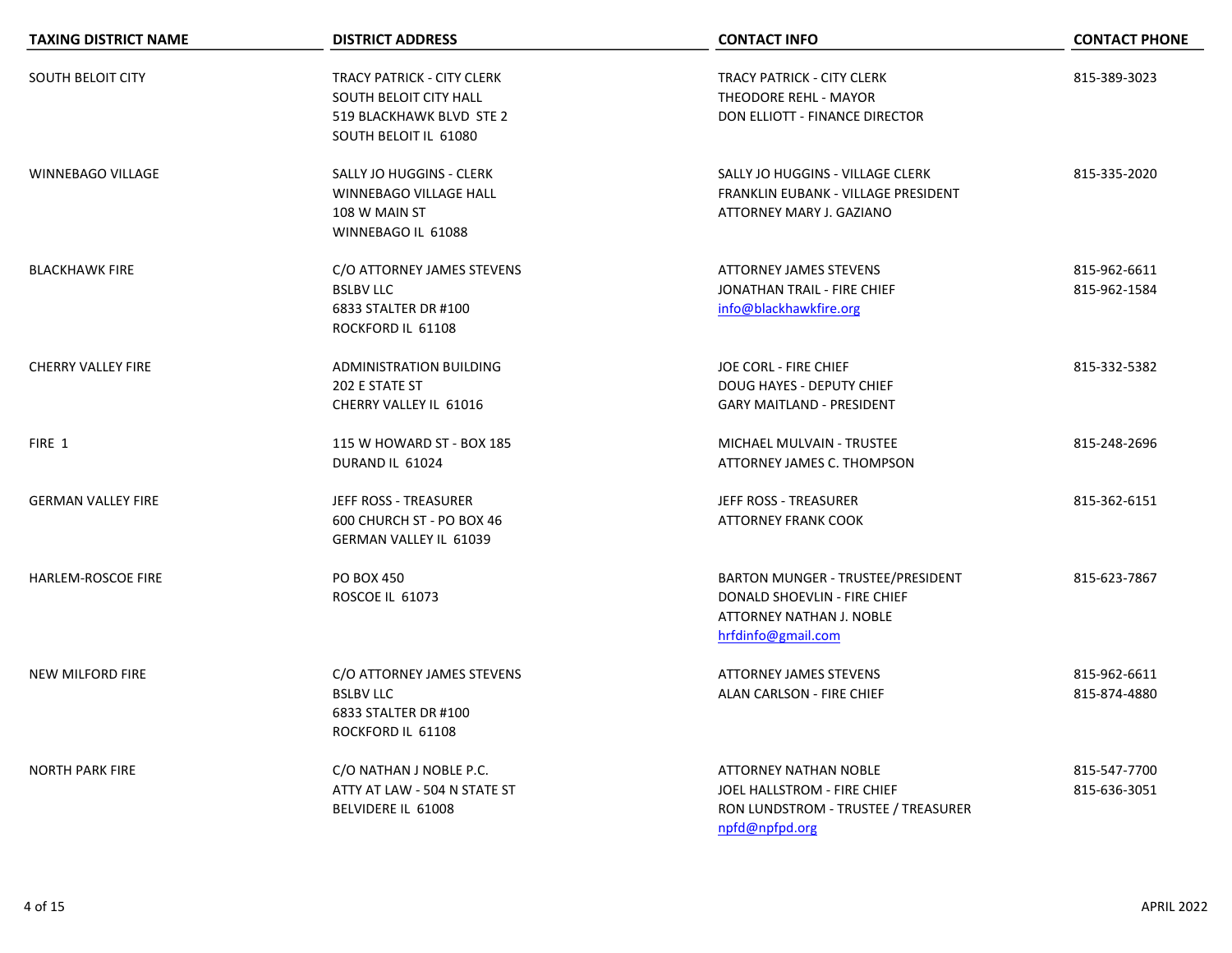| <b>TAXING DISTRICT NAME</b>    | <b>DISTRICT ADDRESS</b>                                                                          | <b>CONTACT INFO</b>                                                                                             | <b>CONTACT PHONE</b>                         |
|--------------------------------|--------------------------------------------------------------------------------------------------|-----------------------------------------------------------------------------------------------------------------|----------------------------------------------|
| <b>NORTHWEST FIRE</b>          | C/O NATHAN J NOBLE P.C.<br>ATTY AT LAW - 504 N STATE ST<br>BELVIDERE IL 61008                    | ATTORNEY NATHAN NOBLE<br>JERRY CASKEY - FIRE CHIEF                                                              | 815-547-7700<br>815-963-8891                 |
| PECATONICA FIRE                | 1221 MAIN ST<br>PECATONICA IL 61063                                                              | STEVE VAN VLECK - FIRE CHIEF                                                                                    | 815-239-2513                                 |
| <b>ROCK RIVER FIRE</b>         | CITY OF ROCKFORD - LEGAL DEPT<br>425 E STATE ST<br>ROCKFORD IL 61104                             | NICHOLAS MEYER - LEGAL DIRECTOR<br>CARRIE HAGERTY - DIRECTOR OF FINANCE                                         | 779-348-7300                                 |
| <b>ROCKTON FIRE</b>            | <b>ROCKTON FIRE</b><br>ATTN: BUSINESS OFFICE MANAGER<br>201 N BLACKHAWK BLVD<br>ROCKTON IL 61072 | KIRK WILSON - FIRE CHIEF<br><b>BRUCE LANS - TREASURER</b><br><b>ATTORNEY JOHN KELLY</b><br>rfpd@rocktonfire.com | 815-624-6010<br>815-988-7703<br>630-682-0085 |
| STILLMAN FIRE                  | <b>TOBY BEHMER - TREASURER</b><br>200 S RURAL ST - BOX 503<br>STILLMAN VALLEY IL 61084           | CHAD HOEFLE - FIRE CHIEF<br>TOBY BEHMER - TREASURER / TRUSTEE<br>info@stillmanfire.com                          | 815-645-8211                                 |
| <b>WEST SUBURBAN FIRE</b>      | C/O ATTORNEY JAMES STEVENS<br><b>BSLBV LLC</b><br>6833 STALTER DR #100<br>ROCKFORD IL 61108      | <b>ATTORNEY JAMES STEVENS</b><br><b>CHRISTOPHER GOBER - FIRE CHIEF</b>                                          | 815-962-6611<br>815-964-3441                 |
| W B S FIRE                     | CHIEF DAVID LORIA<br><b>PO BOX 595</b><br>WINNEBAGO IL 61088                                     | DAVID LORIA - FIRE CHIEF<br><b>LOREN GAMBREL - TREASURER</b>                                                    | 815-335-2651<br>815-335-2651                 |
| ROCKFORD PARK DISTRICT         | 401 S MAIN ST<br>ROCKFORD IL 61101                                                               | PENNY CHRISTIANS - CHIEF FINANCIAL OFFICER<br>RPDmail@rockfordparkdistrict.org                                  | 815-987-8800                                 |
| <b>SUMNER PARK</b>             | PO BOX 660<br>PECATONICA IL 61063                                                                | EMILY HACHMEISTER - COMMISSIONER/PRESIDENT<br>sumnerpark@outlook.com                                            | 815-239-1083                                 |
| <b>WINNEBAGO PARK DISTRICT</b> | <b>PO BOX 516</b><br>WINNEBAGO IL 61088                                                          | MICHELLE CUNNINGHAM - PARK DIRECTOR<br><b>BRADLEY BULL - TREASURER</b><br>winnebagoparkdistrict.org             | 815-335-3211                                 |
| <b>SEWARD PARK DISTRICT</b>    | 2970 TRACEY ST - PO BOX 111<br>SEWARD IL 61077                                                   | SCOTT WHITNEY - PRESIDENT<br>sewardparkdistrict@live.com                                                        | 815-247-8800                                 |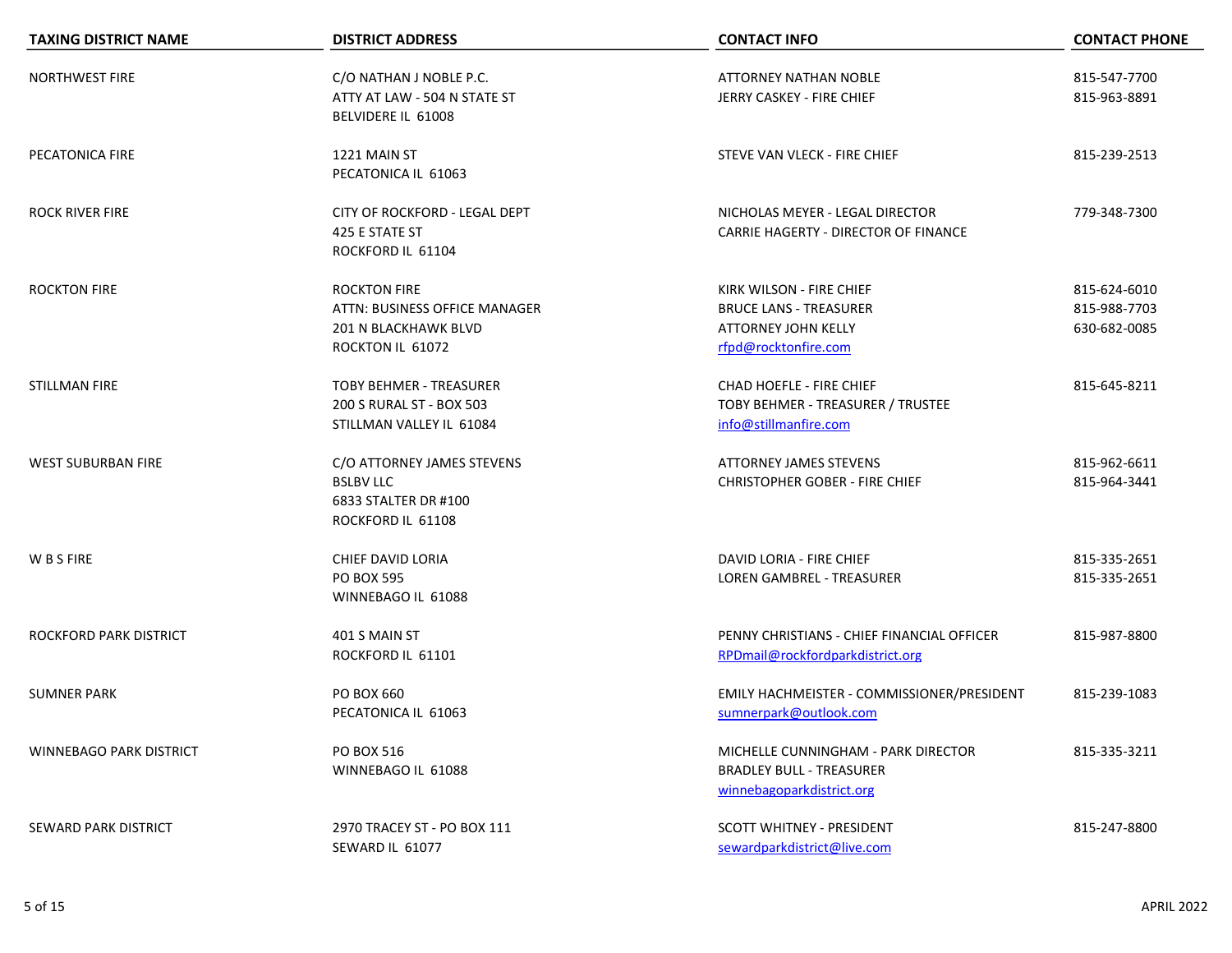| <b>TAXING DISTRICT NAME</b>             | <b>DISTRICT ADDRESS</b>                                                           | <b>CONTACT INFO</b>                                                                                             | <b>CONTACT PHONE</b> |
|-----------------------------------------|-----------------------------------------------------------------------------------|-----------------------------------------------------------------------------------------------------------------|----------------------|
| <b>DURAND SANITARY</b>                  | DAVID WALLER - TRUSTEE<br>DURAND VILLAGE HALL<br>308 W MAIN ST<br>DURAND IL 61024 | DAVID WALLER - TRUSTEE                                                                                          | 815-248-2606         |
| <b>FOUR RIVERS SANITATION AUTHORITY</b> | 3501 KISHWAUKEE ST<br>ROCKFORD IL 61109                                           | LISA MITTEL - FINANCE MANAGER<br>TIM HANSON - DISTRICT DIRECTOR<br>(FORMERLY ROCK RIVER WATER RECLAMATION DIST) | 815-387-7400         |
| PRESTON & CENTRAL TIF                   | <b>CITY OF ROCKFORD</b><br>425 E STATE ST<br>ROCKFORD IL 61104                    | MUNCIPALITY: CITY OF ROCKFORD                                                                                   | 779-348-7300         |
| <b>SEWARD SANITARY</b>                  | <b>ANDY CONOVER - TRUSTEE</b><br><b>PO BOX 57</b><br>SEWARD IL 61077              | <b>ANDY CONOVER - TRUSTEE</b>                                                                                   | N/A                  |
| CHERRY VALLEY LIBRARY                   | 755 E STATE ST - PO BOX 449<br>CHERRY VALLEY IL 61016                             | JANE LENSER - LIBRARY DIRECTOR                                                                                  | 815-332-5161         |
| NORTH SUBURBAN LIBRARY                  | 6340 N SECOND ST<br>LOVES PARK IL 61111                                           | MARY PETRO - LIBRARY DIRECTOR                                                                                   | 815-633-4247         |
| PECATONICA LIBRARY                      | 400 W 11TH ST<br>PECATONICA IL 61063                                              | PENNY BRYANT - LIBRARY DIRECTOR                                                                                 | 815-239-2616         |
| <b>TALCOTT FREE LIBRARY</b>             | 101 E MAIN ST<br>ROCKTON IL 61072                                                 | MEGAN GOVE - LIBRARY DIRECTOR<br>GARY KOVANDA - PRESIDENT/TRUSTEE                                               | 815-624-7511         |
| <b>WINNEBAGO LIBRARY</b>                | 210 N ELIDA ST<br>WINNEBAGO IL 61088                                              | KATIE SCHMOYER - LIBRARY DIRECTOR                                                                               | 815-335-7050         |
| <b>ROCKFORD CITY LIBRARY</b>            | <b>CITY OF ROCKFORD</b><br>425 E STATE ST<br>ROCKFORD IL 61104                    | CARRIE HAGERTY - DIRECTOR OF FINANCE<br>KAREN VAN DRIE - LIBRARY DIRECTOR                                       | 779-348-7300         |
| <b>GREATER ROCKFORD AIRPORT</b>         | <b>60 AIRPORT DR</b><br>ROCKFORD IL 61109                                         | MICHELLE CASSARO - DEPUTY DIR - FINANCE & ADMIN<br>TRACEY HALBRADER - ACCOUNTING SUPERVISOR<br>rfd@flyrfd.com   | 815-969-4000         |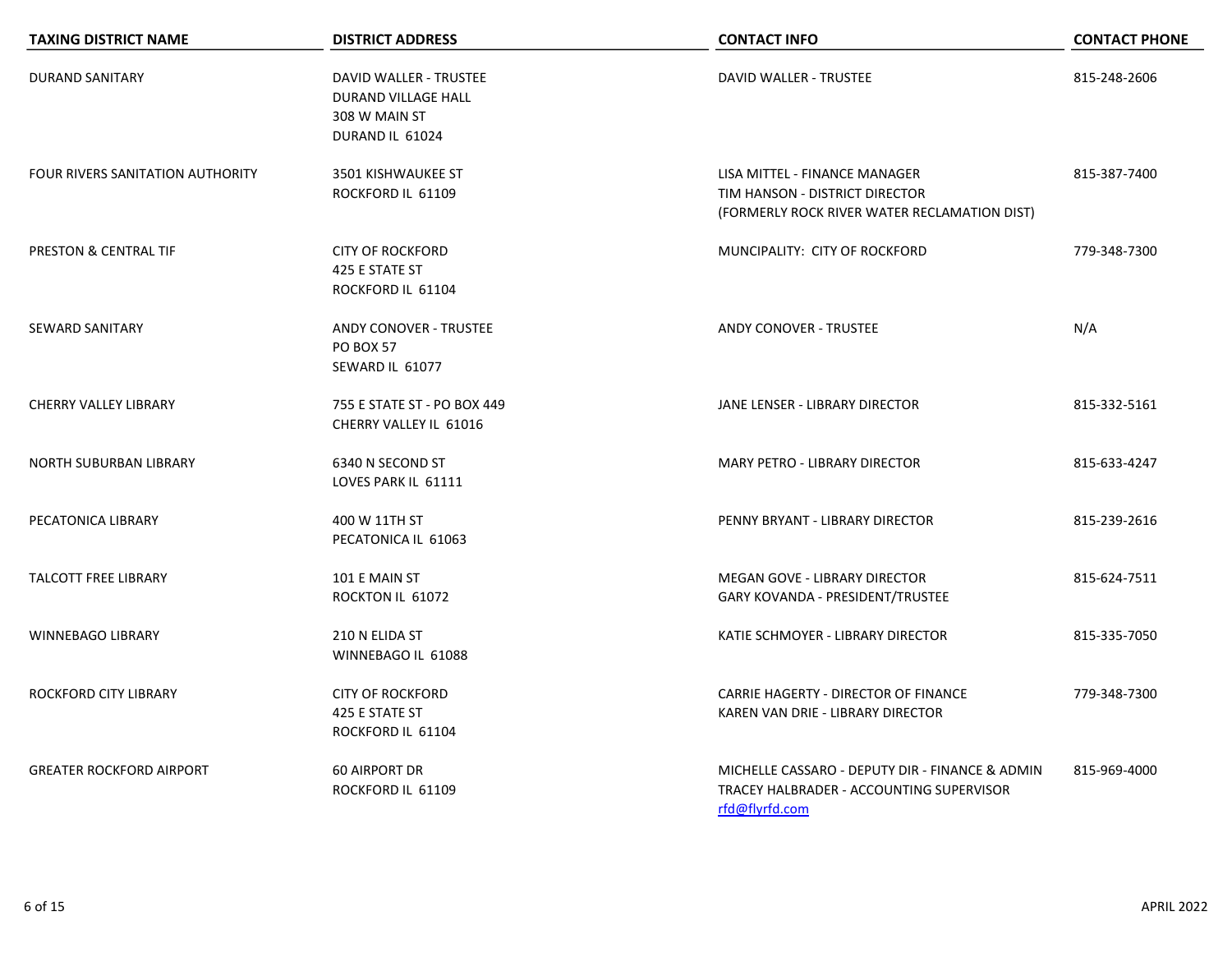| <b>TAXING DISTRICT NAME</b>         | <b>DISTRICT ADDRESS</b>                                                      | <b>CONTACT INFO</b>                                                                                     | <b>CONTACT PHONE</b> |
|-------------------------------------|------------------------------------------------------------------------------|---------------------------------------------------------------------------------------------------------|----------------------|
| SOUTH BELOIT CITY LIBRARY           | 519 BLACKHAWK BLVD<br>SOUTH BELOIT IL 61080                                  | <b>TRACY PATRICK - CITY CLERK</b><br>DON ELLIOTT - FINANCE DIRECTOR<br>DOREEN DALMAN - LIBRARY DIRECTOR | 815-389-3023         |
| <b>RKFD - WINN DRAINAGE</b>         | C/O LOU ANN JOHNSON - TREASURER<br>852 LAKEWOOD DR<br>ROCKFORD IL 61102      | LOU ANN JOHNSON - TREASURER                                                                             |                      |
| LINCOLN-ACRES STREET LIGHT          | N/A - INACTIVE DISTRICT                                                      | NO CONTACT - INACTIVE DISTRICT (LAST LEVY 2004)                                                         | N/A                  |
| <b>WASHINGTON PARK STREET LIGHT</b> | C/O ATTORNEY DAVID MARTENSON<br>ONE COURT PLACE STE 404<br>ROCKFORD IL 61101 | ATTORNEY DAVID MARTENSON                                                                                | 815-962-3427         |
| <b>EAST STATE &amp; ALPINE TIF</b>  | <b>CITY OF ROCKFORD</b><br>425 E STATE ST<br>ROCKFORD IL 61104               | MUNICIPALITY: CITY OF ROCKFORD                                                                          | 779-348-7300         |
| <b>WEST STATE &amp; CENTRAL TIF</b> | <b>CITY OF ROCKFORD</b><br>425 E STATE ST<br>ROCKFORD IL 61104               | MUNICIPALITY: CITY OF ROCKFORD                                                                          | 779-348-7300         |
| <b>WEST STATE &amp; KILBURN TIF</b> | <b>CITY OF ROCKFORD</b><br>425 E STATE ST<br>ROCKFORD IL 61104               | MUNICIPALITY: CITY OF ROCKFORD                                                                          | 779-348-7300         |
| HARLEM SCHOOL DISTRICT #122         | 8605 N SECOND ST<br>MACHESNEY PARK IL 61115                                  | DR R TERRELL YARBROUGH - SUPERINTENDENT<br>JOSHUA AURAND - ASST SUPT BUSINESS OPERATIONS                | 815-654-4500         |
| KINNIKINNICK SCHOOL DISTRICT #131   | <b>5410 PINE LN</b><br>ROSCOE IL 61073                                       | KELI FREEDLUND - SUPERINTENDENT<br>BRETT HRUBY - BUSINESS SERVICES ADMINISTRATOR                        | 815-623-2837         |
| PRAIRIE HILL SCHOOL DISTRICT #133   | 6605 PRAIRIE HILL RD<br>SOUTH BELOIT IL 61080                                | <b>CLINT CZIZEK - SUPERINTENDENT</b>                                                                    | 815-389-3964         |
| SHIRLAND SCHOOL DISTRICT #134       | 8020 NORTH ST<br>SHIRLAND IL 61079                                           | JOHN ULFERTS - SUPERINTENDENT<br><b>CATHERINE SWEENEY - FINANCE</b>                                     | 815-629-2000         |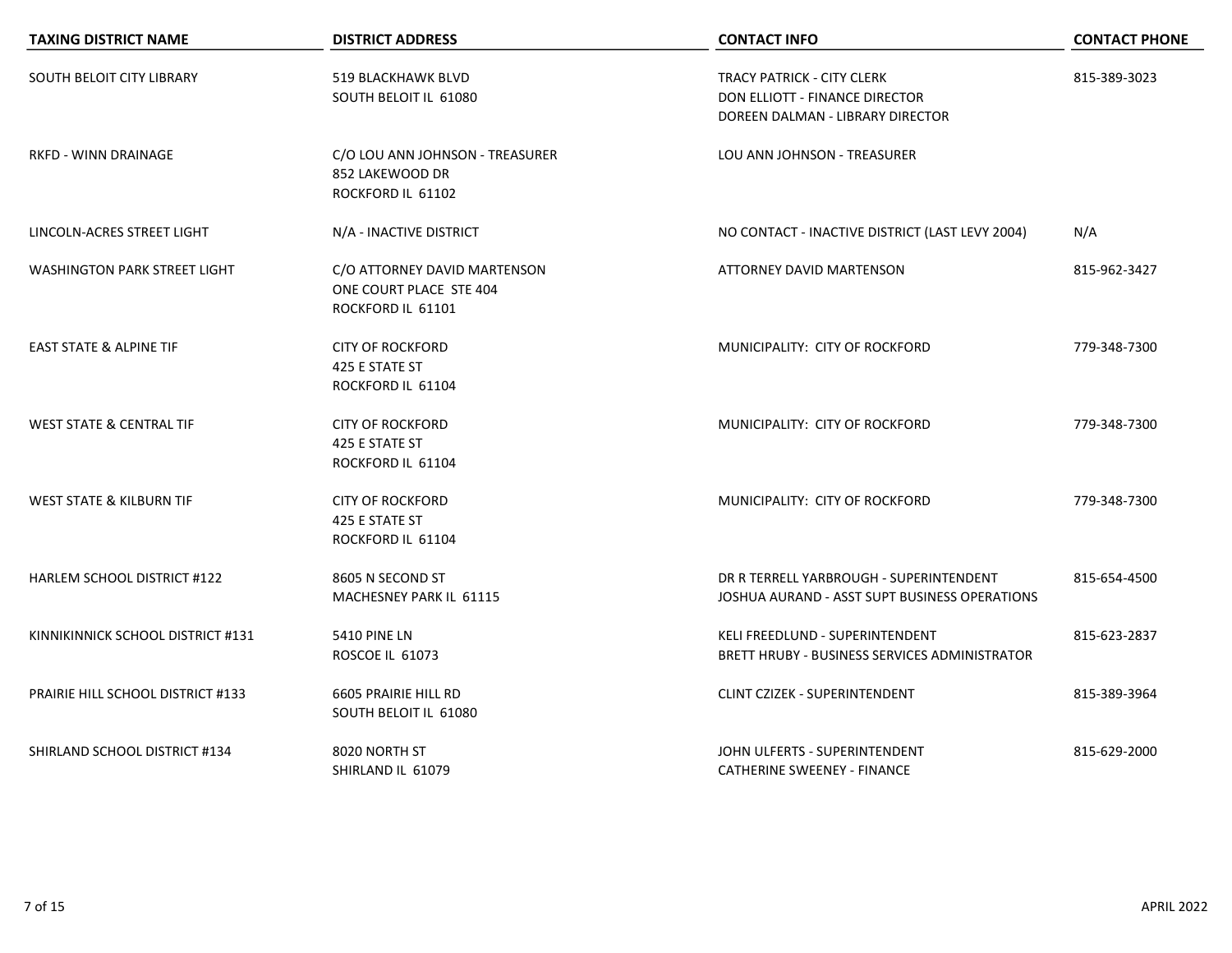| <b>TAXING DISTRICT NAME</b>             | <b>DISTRICT ADDRESS</b>                                        | <b>CONTACT INFO</b>                                                                    | <b>CONTACT PHONE</b> |
|-----------------------------------------|----------------------------------------------------------------|----------------------------------------------------------------------------------------|----------------------|
| ROCKTON SCHOOL DISTRICT #140            | 1050 E UNION ST<br>ROCKTON IL 61072                            | <b>GLENN TERRY - SUPERINTENDENT</b><br>KIM GARST - BUSINESS MANAGER                    | 815-624-7143         |
| <b>NORTH BOONE SCHOOL DISTRICT #200</b> | 17641 POPLAR GROVE RD STE A<br>POPLAR GROVE IL 61065           | DR MICHAEL GREENLEE - SUPERINTENDENT<br>MELISSA GEYMAN - DIRECTOR OF BUSINESS SERVICES | 815-765-3322         |
| ROCKFORD SCHOOL DISTRICT #205           | 501 SEVENTH ST<br>ROCKFORD IL 61104-1221                       | GREGORY BROWN, ED.D - CFO<br>MICHELE SATHER - EXEC DIRECTOR OF BUDGET                  | 815-966-3000         |
| HONONEGAH HIGH SD #207                  | 307 SALEM ST<br>ROCKTON IL 61072                               | MICHAEL DUGAN - SUPERINTENDENT<br><b>JUSTIN KRUEGER - FINANCE DIRECTOR</b>             | 815-624-5010         |
| <b>MERIDIAN SCHOOL DISTRICT #223</b>    | 207 W MAIN ST<br>STILLMAN VALLEY IL 61084                      | PHILLIP CAPOSEY - SUPERINTENDENT                                                       | 815-645-2230         |
| SOUTH BELOIT SCHOOL DISTRICT #320       | 850 HAYES AVE<br>SOUTH BELOIT IL 61080                         | <b>SCOTT L FISHER - SUPERINTENDENT</b><br><b>TERRI GILLE - BOOKKEEPER</b>              | 815-389-3478         |
| PECATONICA UNIT SD #321                 | 1300 MAIN ST<br>PECATONICA IL 61063                            | <b>CARL CARLSON - SUPERINTENDENT</b>                                                   | 815-239-1639         |
| DURAND UNIT SD #322                     | 200 W SOUTH ST<br>DURAND IL 61024                              | KURT ALBERSTETT - SUPERINTENDENT<br><b>BILL DAMON - BUSINESS DIRECTOR</b>              | 815-248-2171         |
| WINNEBAGO UNIT SD #323                  | 304 E MCNAIR RD STE 323<br>WINNEBAGO IL 61088                  | DR JOHN SCHWUCHOW - SUPERINTENDENT<br>BRYN GIBSON - FINANCIAL ASSISTANT                | 815-335-2456         |
| HIAWATHA SCHOOL DISTRICT #426           | 410 S FIRST ST<br>KIRKLAND IL 60146                            | JARED POYNTER - SUPERINTENDENT                                                         | 815-522-6676         |
| ROCK VALLEY COLLEGE (COLLEGE 511)       | 3301 N MULFORD RD<br>ROCKFORD IL 61114                         | ELLEN OLSON - VP FINANCE & CFO                                                         | 815-921-4402         |
| KISHWAUKEE COLLEGE (COLLEGE 523)        | 21193 MALTA RD<br>MALTA IL 60150                               | DR LAURIE BOROWICZ - PRESIDENT<br><b>JILL HANSEN - CFO</b>                             | 815-825-2086         |
| <b>NORTH MAIN &amp; AUBURN TIF</b>      | <b>CITY OF ROCKFORD</b><br>425 E STATE ST<br>ROCKFORD IL 61104 | MUNICIPALITY: CITY OF ROCKFORD                                                         | 779-348-7300         |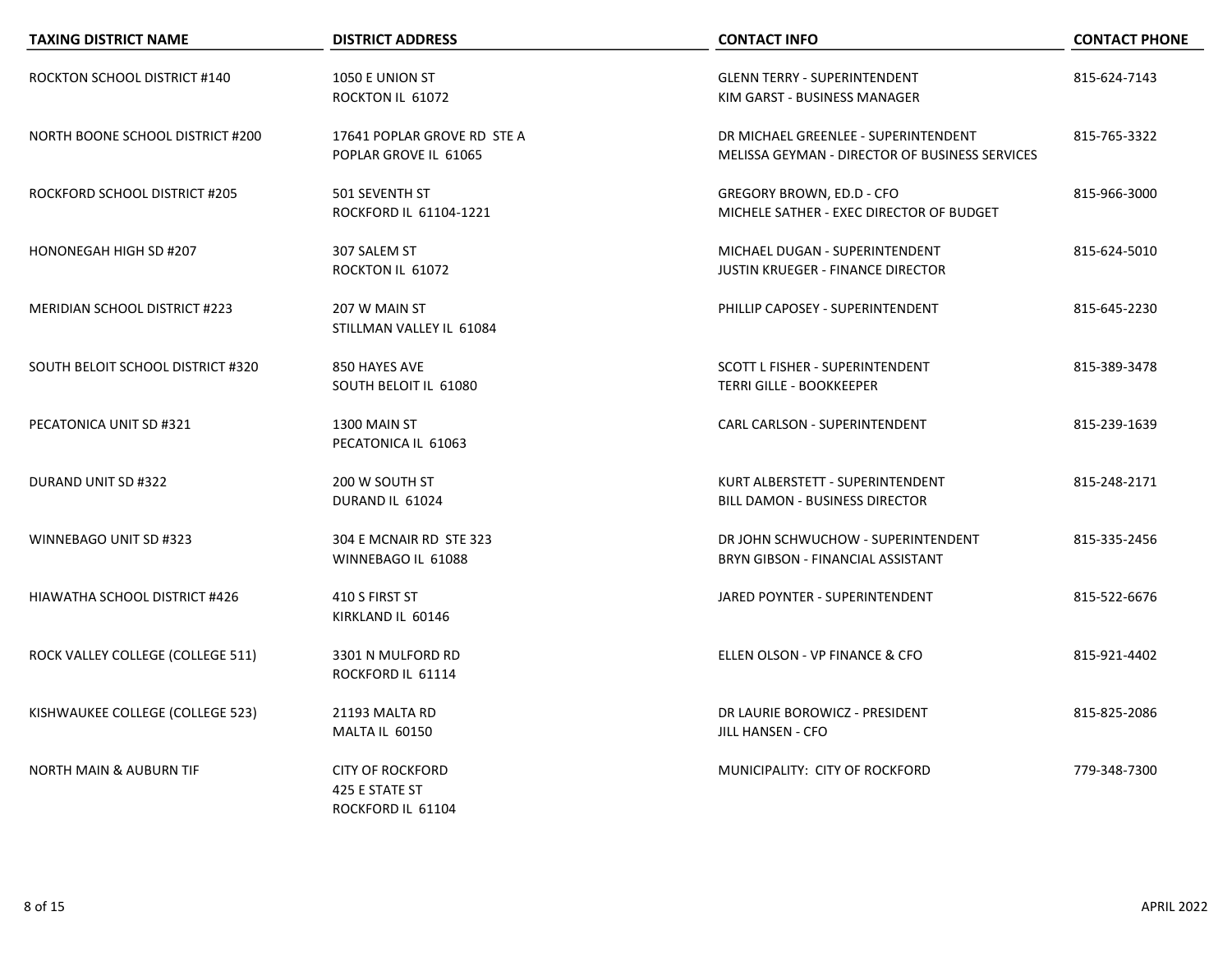| <b>TAXING DISTRICT NAME</b>              | <b>DISTRICT ADDRESS</b>                                                           | <b>CONTACT INFO</b>                                     | <b>CONTACT PHONE</b> |
|------------------------------------------|-----------------------------------------------------------------------------------|---------------------------------------------------------|----------------------|
| JACKSON SCHOOL TIF                       | <b>CITY OF ROCKFORD</b><br>425 E STATE ST<br>ROCKFORD IL 61104                    | MUNICIPALITY: CITY OF ROCKFORD                          | 779-348-7300         |
| <b>NORTH MAIN TIF</b>                    | <b>CITY OF ROCKFORD</b><br>425 E STATE ST<br>ROCKFORD IL 61104                    | MUNICIPALITY: CITY OF ROCKFORD                          | 779-348-7300         |
| <b>GLOBAL TRADE TIF #1</b>               | <b>CITY OF ROCKFORD</b><br>425 E STATE ST<br>ROCKFORD IL 61104                    | MUNICIPALITY: CITY OF ROCKFORD                          | 779-348-7300         |
| <b>MACHESNEY PARK TIF</b>                | <b>VILLAGE OF MACHESNEY</b><br><b>300 ROOSEVELT RD</b><br>MACHESNEY PARK IL 61115 | MUNICIPALITY: VILLAGE OF MACHESNEY                      | 815-877-5432         |
| BURRITT / HARRISON / SHIRLAND MULTI TWSP | STEVEN WILKE - SUPERVISOR<br>11105 FARM SCHOOL RD<br>DURAND IL 61024              | STEVEN WILKE - TOWNSHIP SUPERVISOR                      | 815-222-8456         |
| DURAND / LAONA MULTI TOWNSHIP            | DAVID WALLER - SUPERVISOR<br>PO BOX 534<br>DURAND IL 61024                        | DAVID WALLER - TOWNSHIP SUPERVISOR<br>JANET COX - CLERK | 815-248-3430         |
| <b>SOUTH ROCKFORD TIF</b>                | <b>CITY OF ROCKFORD</b><br>425 E STATE ST<br>ROCKFORD IL 61104                    | MUNICIPALITY: CITY OF ROCKFORD                          | 779-348-7300         |
| LINCOLNWOOD TIF                          | <b>CITY OF ROCKFORD</b><br>425 E STATE ST<br>ROCKFORD IL 61104                    | MUNICIPALITY: CITY OF ROCKFORD                          | 779-348-7300         |
| DURAND VILLAGE TIF                       | <b>VILLAGE OF DURAND</b><br>308 W MAIN ST<br>DURAND IL 61024                      | MUNICIPALITY: VILLAGE OF DURAND                         | 815-248-2606         |
| SPRINGFIELD CORNERS TIF                  | <b>CITY OF ROCKFORD</b><br>425 E STATE ST<br>ROCKFORD IL 61104                    | MUNICIPALITY: CITY OF ROCKFORD                          | 779-348-7300         |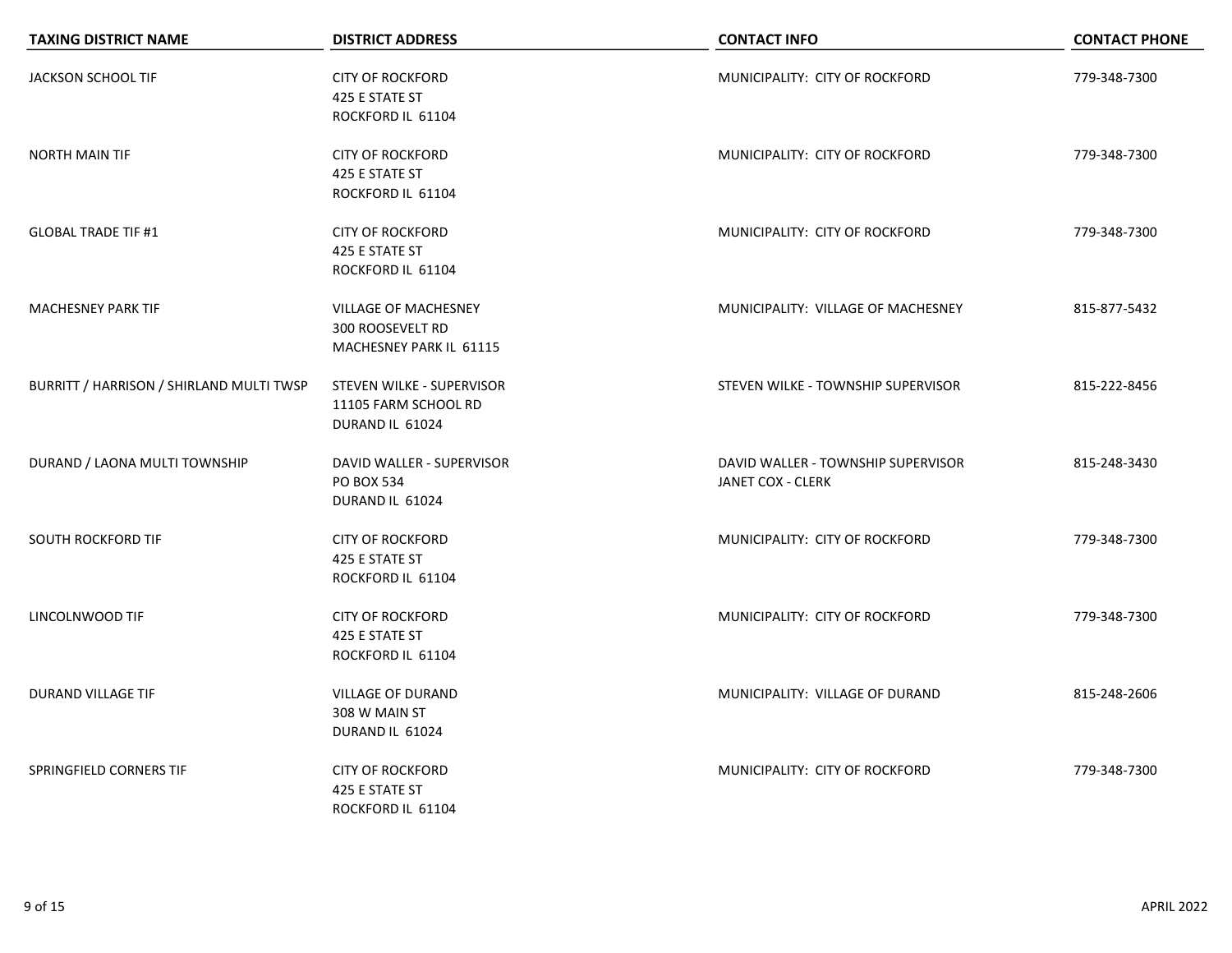| <b>TAXING DISTRICT NAME</b> | <b>DISTRICT ADDRESS</b>                                                | <b>CONTACT INFO</b>                       | <b>CONTACT PHONE</b> |
|-----------------------------|------------------------------------------------------------------------|-------------------------------------------|----------------------|
| PEC / SEWARD MULTI TOWNSHIP | <b>GARELT STAHL - SUPERVISOR</b><br>410 REED ST<br>PECATONICA IL 61063 | <b>GARELT STAHL - TOWNSHIP SUPERVISOR</b> | 815-222-7278         |
| <b>WAGON WHEEL TIF</b>      | <b>VILLAGE OF ROCKTON</b><br>110 E MAIN ST<br>ROCKTON IL 61072         | MUNICIPALITY: VILLAGE OF ROCKTON          | 815-624-7600         |
| <b>RIVER OAKS TIF</b>       | <b>CITY OF ROCKFORD</b><br>425 E STATE ST<br>ROCKFORD IL 61104         | MUNICIPALITY: CITY OF ROCKFORD            | 779-348-7300         |
| <b>GARRISON SCHOOL TIF</b>  | <b>CITY OF ROCKFORD</b><br>425 E STATE ST<br>ROCKFORD IL 61104         | MUNICIPALITY: CITY OF ROCKFORD            | 779-348-7300         |
| KISHWAUKEE & HARRISON TIF   | <b>CITY OF ROCKFORD</b><br>425 E STATE ST<br>ROCKFORD IL 61104         | MUNICIPALITY: CITY OF ROCKFORD            | 779-348-7300         |
| LINCOLNWOOD TIF #2          | <b>CITY OF ROCKFORD</b><br>425 E STATE ST<br>ROCKFORD IL 61104         | MUNICIPALITY: CITY OF ROCKFORD            | 779-348-7300         |
| <b>HOPE VI TIF</b>          | <b>CITY OF ROCKFORD</b><br>425 E STATE ST<br>ROCKFORD IL 61104         | MUNICIPALITY: CITY OF ROCKFORD            | 779-348-7300         |
| NORTH 2ND TIF LOVES PARK    | <b>CITY OF LOVES PARK</b><br>100 HEART BLVD<br>LOVES PARK IL 61111     | MUNICIPALITY: CITY OF LOVES PARK          | 815-654-5034         |
| <b>GLOBAL TRADE TIF #2</b>  | <b>CITY OF ROCKFORD</b><br>425 E STATE ST<br>ROCKFORD IL 61104         | MUNICIPALITY: CITY OF ROCKFORD            | 779-348-7300         |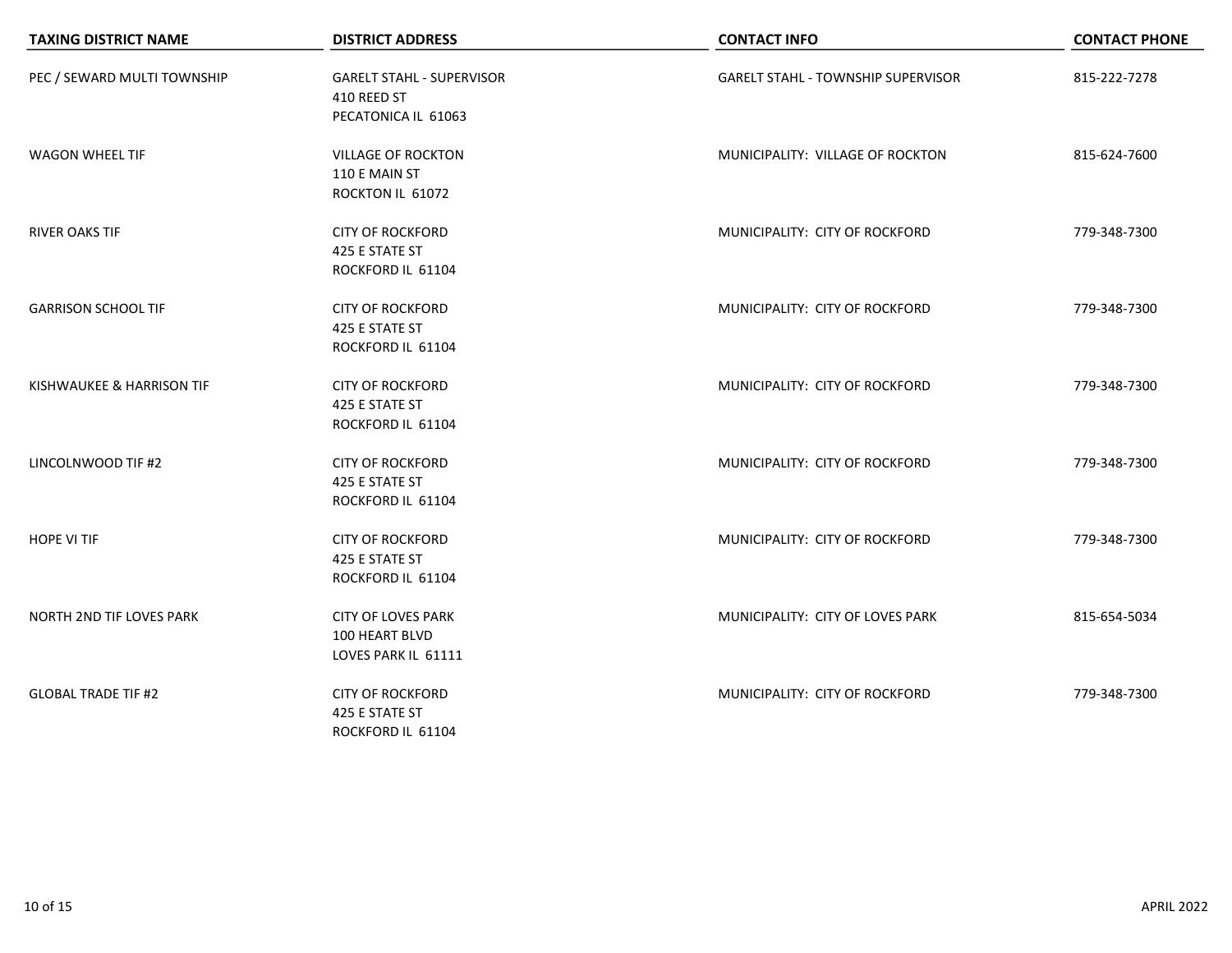| <b>TAXING DISTRICT NAME</b>         | <b>DISTRICT ADDRESS</b>                                                           | <b>CONTACT INFO</b>                | <b>CONTACT PHONE</b> |
|-------------------------------------|-----------------------------------------------------------------------------------|------------------------------------|----------------------|
| ASSISTED LIVING / RIVER HOUSING TIF | <b>CITY OF ROCKFORD</b><br>425 E STATE ST<br>ROCKFORD IL 61104                    | MUNICIPALITY: CITY OF ROCKFORD     | 779-348-7300         |
| NORTH 2ND TIF - MACHESNEY PARK      | <b>VILLAGE OF MACHESNEY</b><br><b>300 ROOSEVELT RD</b><br>MACHESNEY PARK IL 61115 | MUNICIPALITY: VILLAGE OF MACHESNEY | 815-877-5432         |
| <b>HARVEST HILLS SSA</b>            | <b>CITY OF LOVES PARK</b><br>100 HEART BLVD<br>LOVES PARK IL 61111                | MUNICIPALITY: CITY OF LOVES PARK   | 815-654-5034         |
| <b>MAIN &amp; WHITMAN TIF</b>       | <b>CITY OF ROCKFORD</b><br>425 E STATE ST<br>ROCKFORD IL 61104                    | MUNICIPALITY: CITY OF ROCKFORD     | 779-348-7300         |
| MIDTOWN TIF                         | <b>CITY OF ROCKFORD</b><br>425 E STATE ST<br>ROCKFORD IL 61104                    | MUNICIPALITY: CITY OF ROCKFORD     | 779-348-7300         |
| KISHWAUKEE & HARRISON TIF #2        | <b>CITY OF ROCKFORD</b><br>425 E STATE ST<br>ROCKFORD IL 61104                    | MUNICIPALITY: CITY OF ROCKFORD     | 779-348-7300         |
| <b>FORMER BELOIT CORP TIF</b>       | <b>VILLAGE OF ROCKTON</b><br>110 E MAIN ST<br>ROCKTON IL 61072                    | MUNICIPALITY: VILLAGE OF ROCKTON   | 815-624-7600         |
| <b>GLOBAL TRADE TIF #3</b>          | <b>CITY OF ROCKFORD</b><br>425 E STATE ST<br>ROCKFORD IL 61104                    | MUNICIPALITY: CITY OF ROCKFORD     | 779-348-7300         |
| RIVER DISTRICT NORTH TIF            | <b>CITY OF ROCKFORD</b><br>425 E STATE ST<br>ROCKFORD IL 61104                    | MUNICIPALITY: CITY OF ROCKFORD     | 779-348-7300         |
| <b>BROADWAY TIF</b>                 | <b>CITY OF ROCKFORD</b><br>425 E STATE ST<br>ROCKFORD IL 61104                    | MUNICIPALITY: CITY OF ROCKFORD     | 779-348-7300         |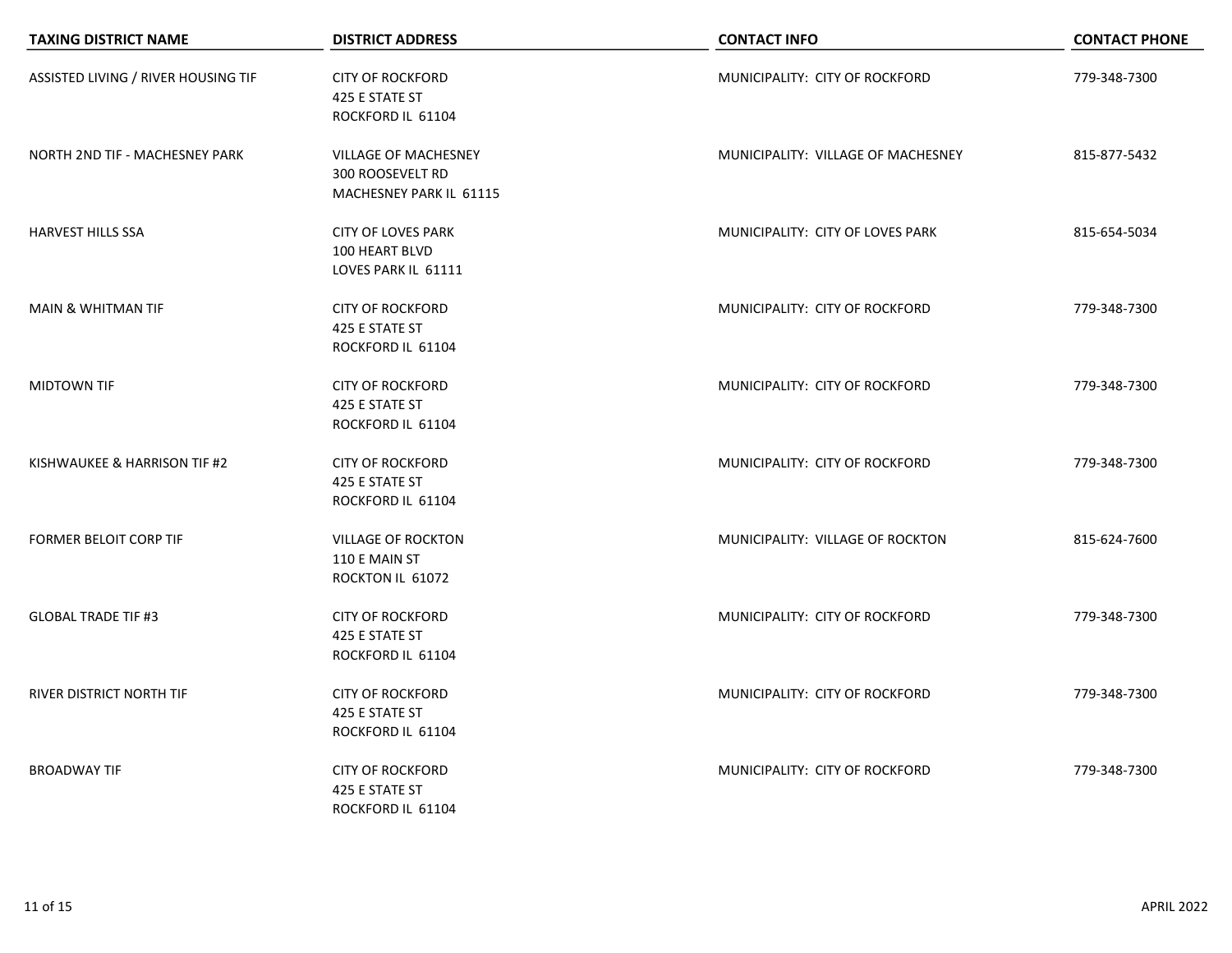| <b>TAXING DISTRICT NAME</b>       | <b>DISTRICT ADDRESS</b>                                                           | <b>CONTACT INFO</b>                    | <b>CONTACT PHONE</b> |
|-----------------------------------|-----------------------------------------------------------------------------------|----------------------------------------|----------------------|
| <b>EAST RIVER TIF</b>             | <b>CITY OF ROCKFORD</b><br>425 E STATE ST<br>ROCKFORD IL 61104                    | MUNICIPALITY: CITY OF ROCKFORD         | 779-348-7300         |
| SUMNER ROAD / GROVE ST TIF        | <b>VILLAGE OF PECATONICA</b><br>405 MAIN ST<br>PECATONICA IL 61063                | MUNICIPALITY: VILLAGE OF PECATONICA    | 815-239-2310         |
| LOVES PARK CORP CENTER TIF        | <b>CITY OF LOVES PARK</b><br>100 HEART BLVD<br>LOVES PARK IL 61111                | MUNICIPALITY: CITY OF LOVES PARK       | 815-654-5034         |
| <b>WESTSTONE TIF</b>              | <b>VILLAGE OF MACHESNEY</b><br>300 ROOSEVELT RD<br>MACHESNEY PARK IL 61115        | MUNICIPALITY: VILLAGE OF MACHESNEY     | 815-877-5432         |
| NORTH WILLOW CREEK TIF            | <b>VILLAGE OF MACHESNEY</b><br><b>300 ROOSEVELT RD</b><br>MACHESNEY PARK IL 61115 | MUNICIPALITY: VILLAGE OF MACHESNEY     | 815-877-5432         |
| SOUTH WILLOW CREEK TIF            | <b>VILLAGE OF MACHESNEY</b><br><b>300 ROOSEVELT RD</b><br>MACHESNEY PARK IL 61115 | MUNICIPALITY: VILLAGE OF MACHESNEY     | 815-877-5432         |
| <b>GLOBAL TRADEPARK SOUTH TIF</b> | <b>CITY OF ROCKFORD</b><br>425 E STATE ST<br>ROCKFORD IL 61104                    | MUNICIPALITY: CITY OF ROCKFORD         | 779-348-7300         |
| <b>I-39 / BAXTER ROAD TIF</b>     | <b>VILLAGE OF CHERRY VALLEY</b><br>806 E STATE ST<br>CHERRY VALLEY IL 61016       | MUNICIPALITY: VILLAGE OF CHERRY VALLEY | 815-332-3441         |
|                                   | AND:<br>VILLAGE OF NEW MILFORD<br>6771 11TH ST<br>ROCKFORD IL 61109               | MUNICIPALITY: VILLAGE OF NEW MILFORD   | 815-874-7271         |
| ZENITH CUTTER TIF                 | <b>CITY OF LOVES PARK</b><br>100 HEART BLVD<br>LOVES PARK IL 61111                | MUNICIPALITY: CITY OF LOVES PARK       | 815-654-5034         |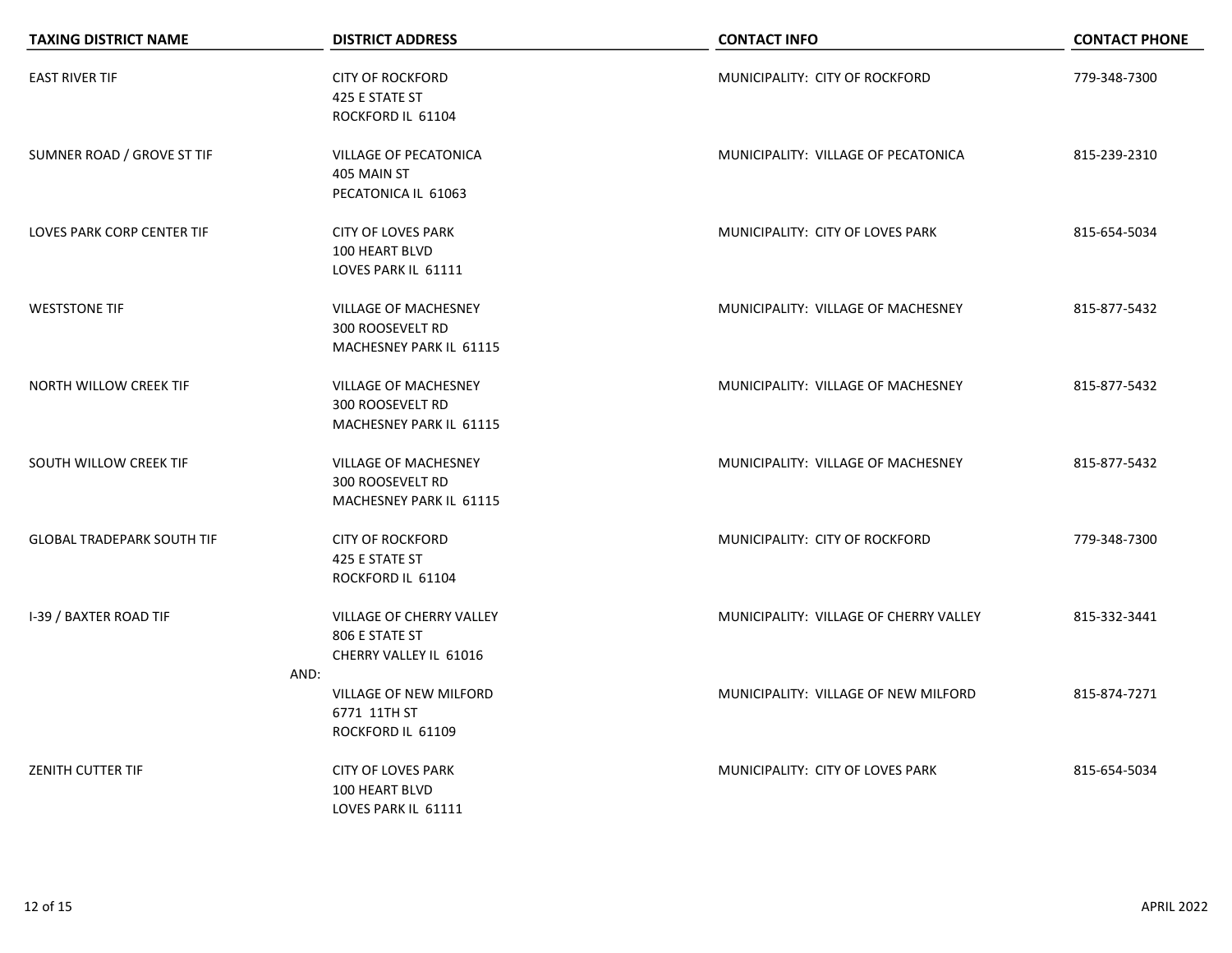| <b>TAXING DISTRICT NAME</b>       | <b>DISTRICT ADDRESS</b>                                                    | <b>CONTACT INFO</b>                    | <b>CONTACT PHONE</b> |
|-----------------------------------|----------------------------------------------------------------------------|----------------------------------------|----------------------|
| SPRING CREEK LAKES TIF            | <b>CITY OF LOVES PARK</b><br>100 HEART BLVD<br>LOVES PARK IL 61111         | MUNICIPALITY: CITY OF LOVES PARK       | 815-654-5034         |
| <b>FORMER WARNER ELECTRIC TIF</b> | VILLAGE OF ROSCOE<br>10631 MAIIN ST<br>ROSOCE IL 61073                     | MUNICIPALITY: VILLAGE OF ROSCOE        | 815-623-2829         |
| PERRYVILLE ROAD SSA               | <b>CITY OF LOVES PARK</b><br>100 HEART BLVD<br>LOVES PARK IL 61111         | MUNICIPALITY: CITY OF LOVES PARK       | 815-654-5034         |
| OLDE RIVER RIDGE PLAT 6 SSA       | <b>VILLAGE OF MACHESNEY</b><br>300 MACHESNEY RD<br>MACHESNEY PARK IL 61115 | MUNICIPALITY: VILLAGE OF MACHESNEY     | 815-877-5432         |
| JEFFERSON / NORTH 3RD ST TIF      | <b>CITY OF ROCKFORD</b><br>425 E STATE ST<br>ROCKFORD IL 61104             | MUNICIPALITY: CITY OF ROCKFORD         | 779-348-7300         |
| <b>I-39 BAXTER ROAD SSA</b>       | VILLAGE OF CHERRY VALLEY<br>806 E STATE ST<br>CHERRY VALLEY IL 61016       | MUNICIPALITY: VILLAGE OF CHERRY VALLEY | 815-332-3441         |
|                                   | AND:<br>VILLAGE OF NEW MILFORD<br>6771 11TH ST<br>ROCKFORD IL 61109        | MUNICIPALITY: VILLAGE OF NEW MILFORD   | 815-874-7271         |
| MULFORD & EAST STATE STREET TIF   | <b>CITY OF ROCKFORD</b><br>425 E STATE ST<br>ROCKFORD IL 61104             | MUNICIPALITY: CITY OF ROCKFORD         | 779-348-7300         |
| <b>AUBURN STREET TIF</b>          | <b>CITY OF ROCKFORD</b><br>425 E STATE ST<br>ROCKFORD IL 61104             | MUNICIPALITY: CITY OF ROCKFORD         | 779-348-7300         |
| FOREST HILLS ROAD TIF             | <b>CITY OF LOVES PARK</b><br>100 HEART BLVD<br>LOVES PARK IL 61111         | MUNICIPALITY: CITY OF LOVES PARK       | 815-654-5034         |

 $\overline{\phantom{0}}$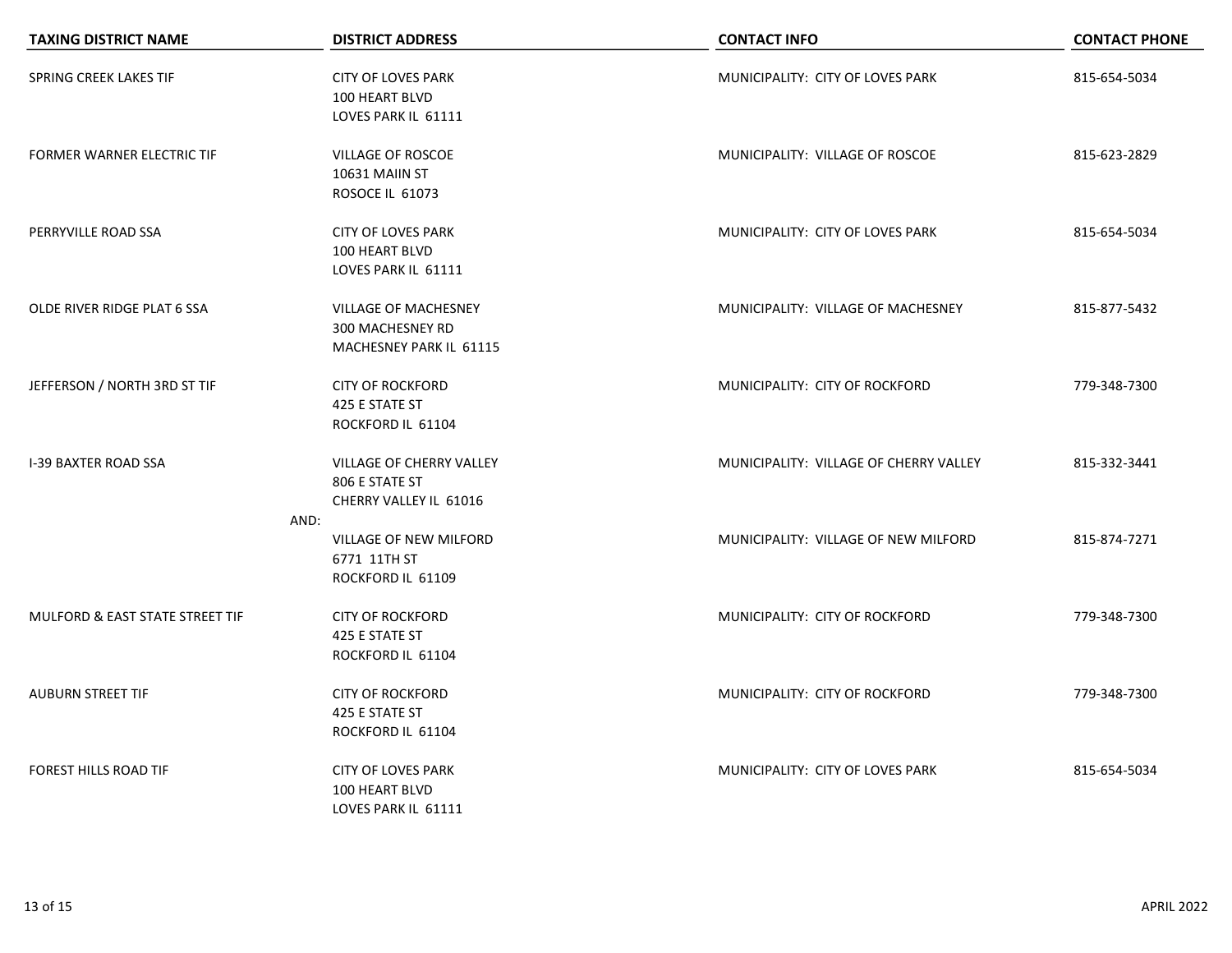| <b>TAXING DISTRICT NAME</b>     | <b>DISTRICT ADDRESS</b>                                                           | <b>CONTACT INFO</b>                | <b>CONTACT PHONE</b> |
|---------------------------------|-----------------------------------------------------------------------------------|------------------------------------|----------------------|
| <b>GARDNER / BLACKHAWK TIF</b>  | <b>CITY OF SOUTH BELOIT</b><br><b>519 BLACKHAWK BLVD</b><br>SOUTH BELOIT IL 61080 | MUNICIPALITY: CITY OF SOUTH BELOIT | 815-389-3023         |
| VILLAGE OF ROCKTON DOWNTOWN TIF | <b>VILLAGE OF ROCKTON</b><br>110 E MAIN ST<br>ROCKTON IL 61072                    | MUNICIPALITY: VILLAGE OF ROCKTON   | 815-624-7600         |
| <b>AMEROCK HOTEL TIF</b>        | <b>CITY OF ROCKFORD</b><br>425 E STATE ST<br>ROCKFORD IL 61104                    | MUNICIPALITY: CITY OF ROCKFORD     | 779-348-7300         |
| <b>SOUTH BELOIT SSA 5</b>       | <b>CITY OF SOUTH BELOIT</b><br>519 BLACKHAWK BLVD<br>SOUTH BELOIT IL 61080        | MUNICIPALITY: CITY OF SOUTH BELOIT | 815-389-3023         |
| <b>SOUTH BELOIT SSA 6</b>       | <b>CITY OF SOUTH BELOIT</b><br>519 BLACKHAWK BLVD<br>SOUTH BELOIT IL 61080        | MUNICIPALITY: CITY OF SOUTH BELOIT | 815-389-3023         |
| <b>SOUTH BELOIT SSA 7</b>       | <b>CITY OF SOUTH BELOIT</b><br>519 BLACKHAWK BLVD<br>SOUTH BELOIT IL 61080        | MUNICIPALITY: CITY OF SOUTH BELOIT | 815-389-3023         |
| <b>SOUTH BELOIT SSA 8</b>       | <b>CITY OF SOUTH BELOIT</b><br>519 BLACKHAWK BLVD<br>SOUTH BELOIT IL 61080        | MUNICIPALITY: CITY OF SOUTH BELOIT | 815-389-3023         |
| <b>SOUTH BELOIT SSA 9</b>       | <b>CITY OF SOUTH BELOIT</b><br>519 BLACKHAWK BLVD<br>SOUTH BELOIT IL 61080        | MUNICIPALITY: CITY OF SOUTH BELOIT | 815-389-3023         |
| SOUTH BELOIT SSA 10             | CITY OF SOUTH BELOIT<br><b>519 BLACKHAWK BLVD</b><br>SOUTH BELOIT IL 61080        | MUNICIPALITY: CITY OF SOUTH BELOIT | 815-389-3023         |
| SPRING CREEK LAKES MAINT SSA 3  | <b>CITY OF LOVES PARK</b><br>100 HEART BLVD<br>LOVES PARK IL 61111                | MUNICIPALITY: CITY OF LOVES PARK   | 815-654-5034         |